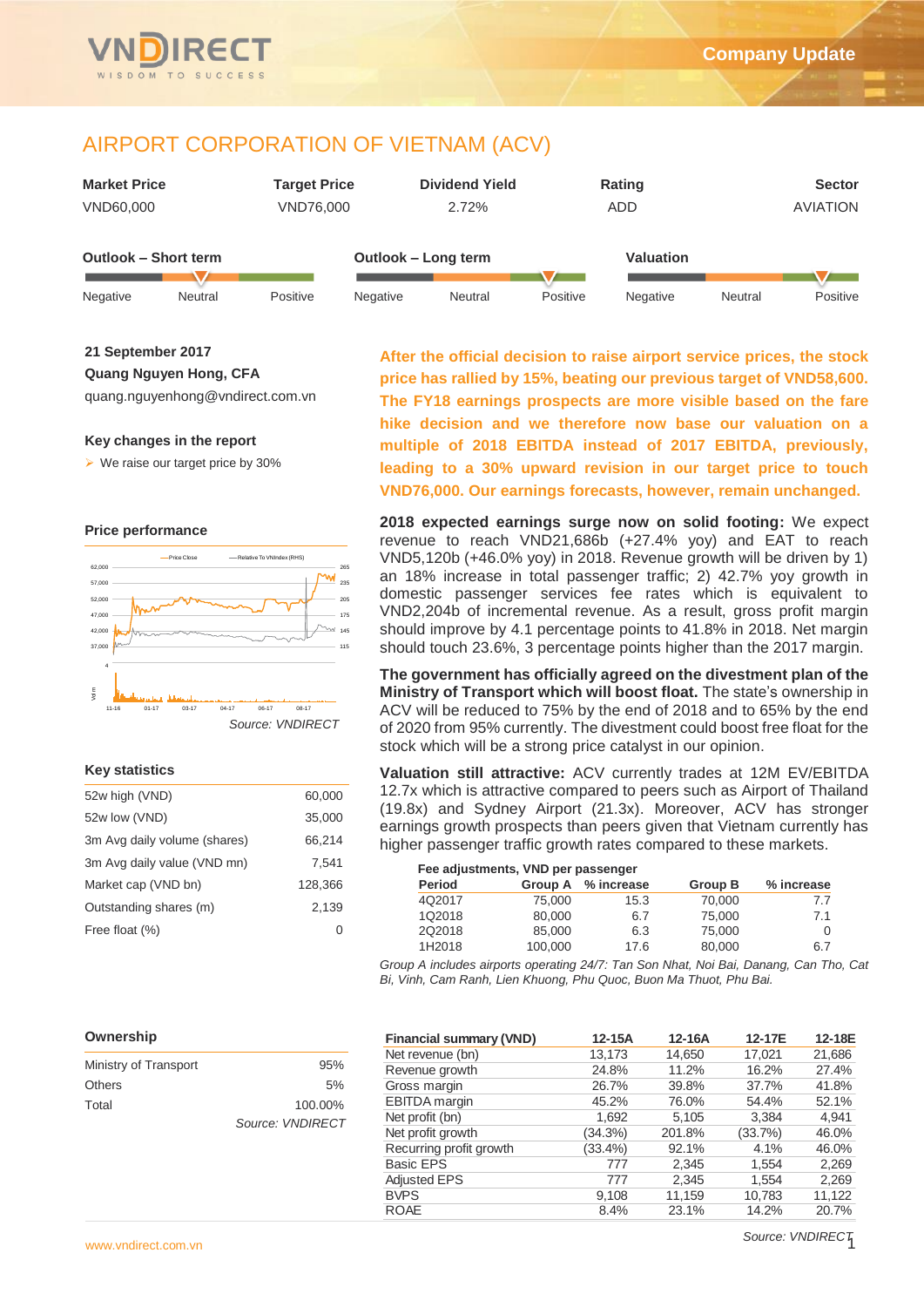

#### **Valuation**





In 2016, ACV reversed prepaid expenses of around VND2,424b which boosted FY16 EPS growth. Without the non-recurring gain, FY16 EPS would have touched VND1.462 (+49% yoy) and FY17 EPS should grow at 4% yoy to VND1,522.

| Income statement              |          |           |           |
|-------------------------------|----------|-----------|-----------|
| (VNDbn)                       | 12-16A   | 12-17E    | 12-18E    |
| Net revenue                   | 14,650   | 17,021    | 21,686    |
| Cost of sales                 | (8,824)  | (10, 603) | (12, 623) |
| Gen & admin expenses          | (1,282)  | (1,484)   | (1,876)   |
| Selling expenses              | (700)    | (813)     | (1,036)   |
| <b>Operating profit</b>       | 3,844    | 4,121     | 6,152     |
| <b>Operating EBITDA</b>       | 8,207    | 8,889     | 10,948    |
| Depreciation and amortisation | (4, 363) | (4,768)   | (4,796)   |
| <b>Operating EBIT</b>         | 3,844    | 4,121     | 6,152     |
| Interest income               | 1,385    | 1,149     | 1,128     |
| <b>Financial expense</b>      | (1,036)  | (839)     | (831)     |
| Net other income              | 2,424    | (95)      | (95)      |
| Income from associates & JVs  | 53       | 53        | 53        |
| Pre-tax profit                | 6,669    | 4,388     | 6,407     |
| Taxation                      | (1, 379) | (882)     | (1, 287)  |
| Minority interests            | (185)    | (122)     | (179)     |
| Net profit                    | 5,105    | 3,384     | 4,941     |
| Adj. net profit to ordinary   | 5,105    | 3,384     | 4,941     |
| Ordinary dividends            | (3,074)  | (4, 354)  | (4, 354)  |
| <b>Retained earnings</b>      | 2,032    | (971)     | 587       |
|                               |          |           |           |

#### **Balance sheet**

| (VNDbn)                               | 12-16A | 12-17E | 12-18E |
|---------------------------------------|--------|--------|--------|
| Cash and equivalents                  | 3,166  | 304    | 51     |
| Short term investments                | 13,640 | 13,640 | 13,640 |
| Accounts receivables                  | 4,248  | 4,394  | 5,072  |
| Inventories                           | 721    | 846    | 1,007  |
| Other current assets                  | 376    | 606    | 772    |
| <b>Total current assets</b>           | 22,151 | 19,791 | 20,542 |
| <b>Fixed assets</b>                   | 21,708 | 23,085 | 24,263 |
| <b>Total investments</b>              | 1,240  | 1,240  | 1,240  |
| Other long-term assets                | 2,237  | 2,360  | 2,695  |
| <b>Total assets</b>                   | 47,337 | 46,476 | 48,739 |
| Short-term debt                       | 263    | 210    | 168    |
| Accounts payable                      | 1,308  | 1,589  | 1,893  |
| Other current liabilities             | 6,684  | 5,911  | 7,280  |
| <b>Total current liabilities</b>      | 8,255  | 7,710  | 9,341  |
| Total long-term debt                  | 13,964 | 14,487 | 14,333 |
| Other liabilities                     | 64     | 74     | 95     |
| Share capital                         | 21,772 | 21,772 | 21,772 |
| Retained earnings reserve             | 2,509  | 1,690  | 2,429  |
| Shareholders' equity                  | 24,295 | 23,476 | 24,215 |
| Minority interests                    | 759    | 729    | 756    |
| <b>Total liabilities &amp; equity</b> | 47,337 | 46,476 | 48,739 |

|  |  |  | <b>Cash flow statement</b> |  |
|--|--|--|----------------------------|--|
|--|--|--|----------------------------|--|

| (VNDtrn)                                    | 12-16A | 12-17E | 12-18E |
|---------------------------------------------|--------|--------|--------|
| Pretax profit                               | 6.61   | 4.33   | 6.35   |
| Depreciation & amortisation                 | 4.36   | 4.77   | 4.80   |
| Tax paid                                    | (1.73) | (0.87) | (1.28) |
| Other adjustments                           | (6.31) | (1.05) | (1.03) |
| Change in working capital                   | 0.44   | (0.99) | 0.67   |
| Cash flow from operations                   | 3.38   | 6.18   | 9.51   |
| Capex                                       | (3.26) | (6.05) | (5.88) |
| Proceeds from assets sales                  | 0.00   | 0.00   | 0.00   |
| Others                                      | (0.14) | 1.05   | 1.03   |
| Other non-current assets changes            | 0.35   | (0.22) | (0.43) |
| Cash flow from investing activities         | (3.04) | (5.22) | (5.28) |
| New share issuance                          | 0.00   | 0.00   | 0.00   |
| Shares buyback                              | 0.00   | 0.00   | 0.00   |
| Net borrowings                              | 0.80   | 0.47   | (0.20) |
| Other financing cash flow                   | 0.56   | 0.01   | 0.02   |
| Dividends paid                              | (3.07) | (4.35) | (4.35) |
| Cash flow from financing activities         | (1.71) | (3.87) | (4.53) |
| Cash and equivalents at beginning of period | 4.47   | 3.17   | 0.26   |
| Total cash generated                        | (1.37) | (2.91) | (0.30) |
| Cash and equivalents at the end of period   | 3.10   | 0.26   | (0.04) |

#### **Key ratios**

| Income statement                      |          |           |           | <b>Cash flow statement</b>                  |        |                  |               |
|---------------------------------------|----------|-----------|-----------|---------------------------------------------|--------|------------------|---------------|
| (VNDbn)                               | 12-16A   | 12-17E    | 12-18E    | (VNDtrn)                                    | 12-16A |                  | 12-17E 12-18E |
| Net revenue                           | 14,650   | 17,021    | 21,686    | Pretax profit                               | 6.61   | 4.33             | 6.35          |
| Cost of sales                         | (8, 824) | (10, 603) | (12, 623) | Depreciation & amortisation                 | 4.36   | 4.77             | 4.80          |
| Gen & admin expenses                  | (1,282)  | (1,484)   | (1,876)   | Tax paid                                    | (1.73) | (0.87)           | (1.28)        |
| Selling expenses                      | (700)    | (813)     | (1,036)   | Other adjustments                           | (6.31) | (1.05)           | (1.03)        |
| <b>Operating profit</b>               | 3,844    | 4,121     | 6,152     | Change in working capital                   | 0.44   | (0.99)           | 0.67          |
| <b>Operating EBITDA</b>               | 8,207    | 8,889     | 10,948    | Cash flow from operations                   | 3.38   | 6.18             | 9.51          |
| Depreciation and amortisation         | (4, 363) | (4,768)   | (4,796)   | Capex                                       | (3.26) | (6.05)           | (5.88)        |
| <b>Operating EBIT</b>                 | 3,844    | 4,121     | 6,152     | Proceeds from assets sales                  | 0.00   | 0.00             | 0.00          |
| Interest income                       | 1,385    | 1,149     | 1,128     | <b>Others</b>                               | (0.14) | 1.05             | 1.03          |
| Financial expense                     | (1,036)  | (839)     | (831)     | Other non-current assets changes            | 0.35   | (0.22)           | (0.43)        |
| Net other income                      | 2,424    | (95)      | (95)      | Cash flow from investing activities         | (3.04) | (5.22)           | (5.28)        |
| Income from associates & JVs          | 53       | 53        | 53        | New share issuance                          | 0.00   | 0.00             | 0.00          |
| Pre-tax profit                        | 6,669    | 4,388     | 6,407     | Shares buyback                              | 0.00   | 0.00             | 0.00          |
| <b>Taxation</b>                       | (1, 379) | (882)     | (1, 287)  | Net borrowings                              | 0.80   | 0.47             | (0.20)        |
| Minority interests                    | (185)    | (122)     | (179)     | Other financing cash flow                   | 0.56   | 0.01             | 0.02          |
| Net profit                            | 5,105    | 3,384     | 4,941     | Dividends paid                              | (3.07) | (4.35)           | (4.35)        |
| Adj. net profit to ordinary           | 5,105    | 3,384     | 4,941     | Cash flow from financing activities         | (1.71) | (3.87)           | (4.53)        |
| Ordinary dividends                    | (3,074)  | (4, 354)  | (4, 354)  | Cash and equivalents at beginning of period | 4.47   | 3.17             | 0.26          |
| <b>Retained earnings</b>              | 2,032    | (971)     | 587       | Total cash generated                        | (1.37) | (2.91)           | (0.30)        |
|                                       |          |           |           | Cash and equivalents at the end of period   | 3.10   | 0.26             | (0.04)        |
|                                       |          |           |           |                                             |        |                  |               |
| <b>Balance sheet</b>                  |          |           |           |                                             |        |                  |               |
| (VNDbn)                               | 12-16A   | 12-17E    | 12-18E    | <b>Key ratios</b>                           | 12-16A |                  |               |
| Cash and equivalents                  | 3,166    | 304       | 51        |                                             |        | 12-17E 12-18E    |               |
| Short term investments                | 13,640   | 13,640    | 13,640    | Dupont                                      |        |                  |               |
| Accounts receivables                  | 4,248    | 4,394     | 5,072     | Net profit margin                           | 34.5%  | 19.6%            | 22.6%         |
| Inventories                           | 721      | 846       | 1,007     | Asset turnover                              | 0.32   | 0.36             | 0.46          |
| Other current assets                  | 376      | 606       | 772       | <b>ROAA</b>                                 | 11.0%  | 7.1%             | 10.3%         |
| <b>Total current assets</b>           | 22,151   | 19,791    | 20,542    | Avg assets/avg equity                       | 2.09   | 1.96             | 2.00          |
| <b>Fixed assets</b>                   | 21,708   | 23,085    | 24,263    | <b>ROAE</b>                                 | 22.9%  | 14.0%            | 20.6%         |
| Total investments                     | 1,240    | 1,240     | 1,240     | <b>Efficiency</b>                           |        |                  |               |
| Other long-term assets                | 2,237    | 2,360     | 2,695     | Days account receivable                     | 42.5   | 38.3             | 38.3          |
| <b>Total assets</b>                   | 47,337   | 46,476    | 48,739    | Days inventory                              | 29.9   | 29.1             | 29.1          |
| Short-term debt                       | 263      | 210       | 168       | Days creditor                               | 54.2   | 54.7             | 54.7          |
| Accounts payable                      | 1,308    | 1,589     | 1,893     | Fixed asset turnover                        | 0.69   | 0.76             | 0.92          |
| Other current liabilities             | 6,684    | 5,911     | 7,280     | <b>ROIC</b>                                 | 12.9%  | 8.6%             | 12.4%         |
| <b>Total current liabilities</b>      | 8,255    | 7,710     | 9,341     | Liquidity                                   |        |                  |               |
| Total long-term debt                  | 13,964   | 14,487    | 14,333    | Current ratio                               | 2.68   | 2.56             | 2.19          |
| Other liabilities                     | 64       | 74        | 95        | Quick ratio                                 | 2.60   | 2.45             | 2.08          |
| Share capital                         | 21,772   | 21,772    | 21,772    | Cash ratio                                  | 2.04   | 1.80             | 1.46          |
| Retained earnings reserve             | 2,509    | 1,690     | 2,429     | Cash cycle                                  | 18.1   | 12.8             | 12.7          |
| Shareholders' equity                  | 24,295   | 23,476    | 24,215    | Growth rate (yoy)                           |        |                  |               |
| Minority interests                    | 759      | 729       | 756       | Revenue growth                              | 11.2%  | 16.2%            | 27.4%         |
| <b>Total liabilities &amp; equity</b> | 47,337   | 46,476    | 48,739    | Operating profit growth                     | 103.8% | 7.3%             | 49.3%         |
|                                       |          |           |           | Net profit growth                           | 198.6% | $(33.9\%)$       | 46.5%         |
|                                       |          |           |           | EPS growth                                  | 198.6% | $(33.9\%)$       | 46.5%         |
|                                       |          |           |           | Share value                                 |        |                  |               |
|                                       |          |           |           | Basic EPS (VND)                             | 2,320  | 1,534            | 2,248         |
|                                       |          |           |           | BVPS (VND)                                  | 11,159 | 10,763 11,081    |               |
|                                       |          |           |           |                                             |        | Source: VNDIRECT |               |
|                                       |          |           |           |                                             |        |                  |               |